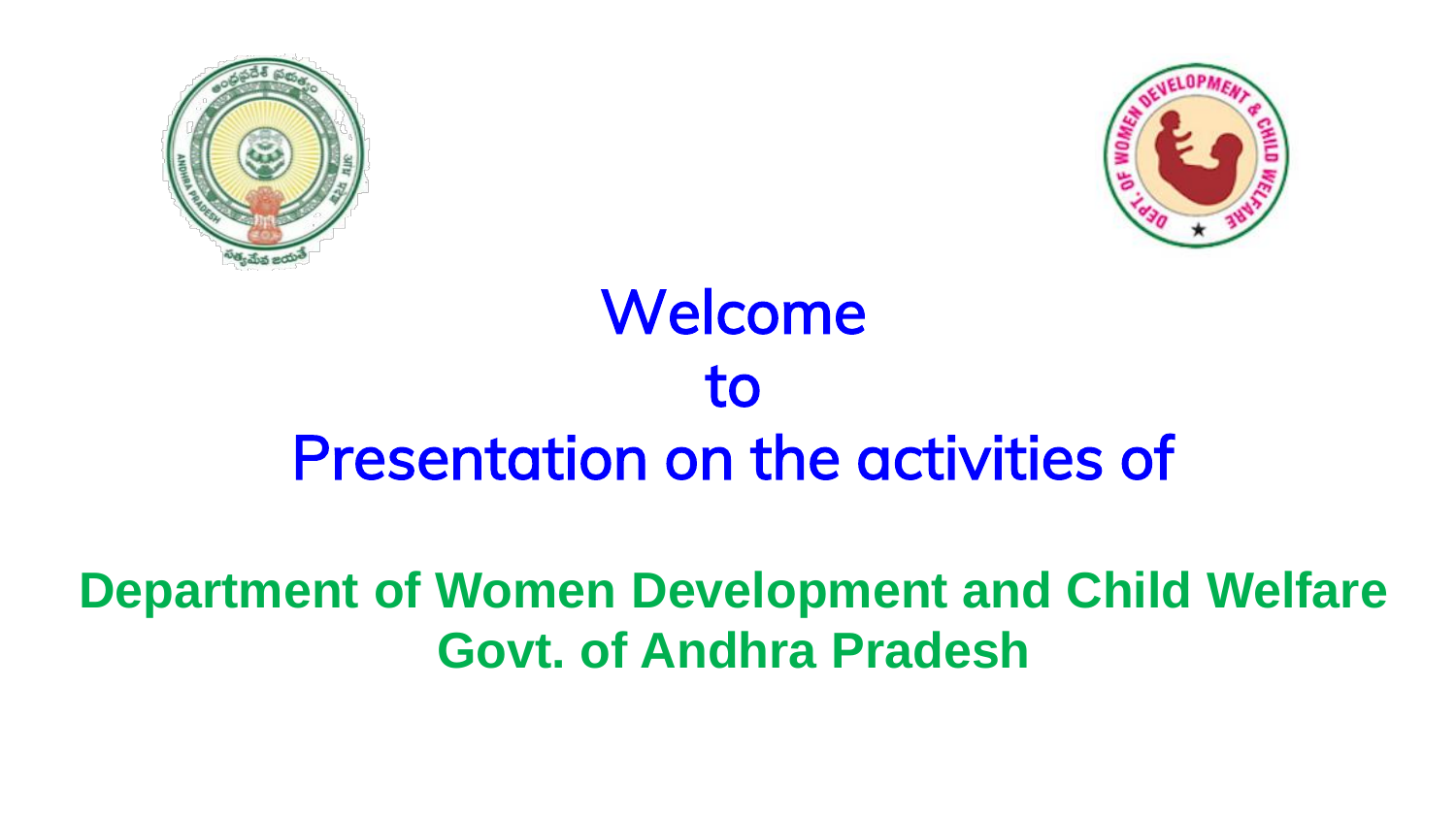**Supplementary Nutrition Program under ICDS**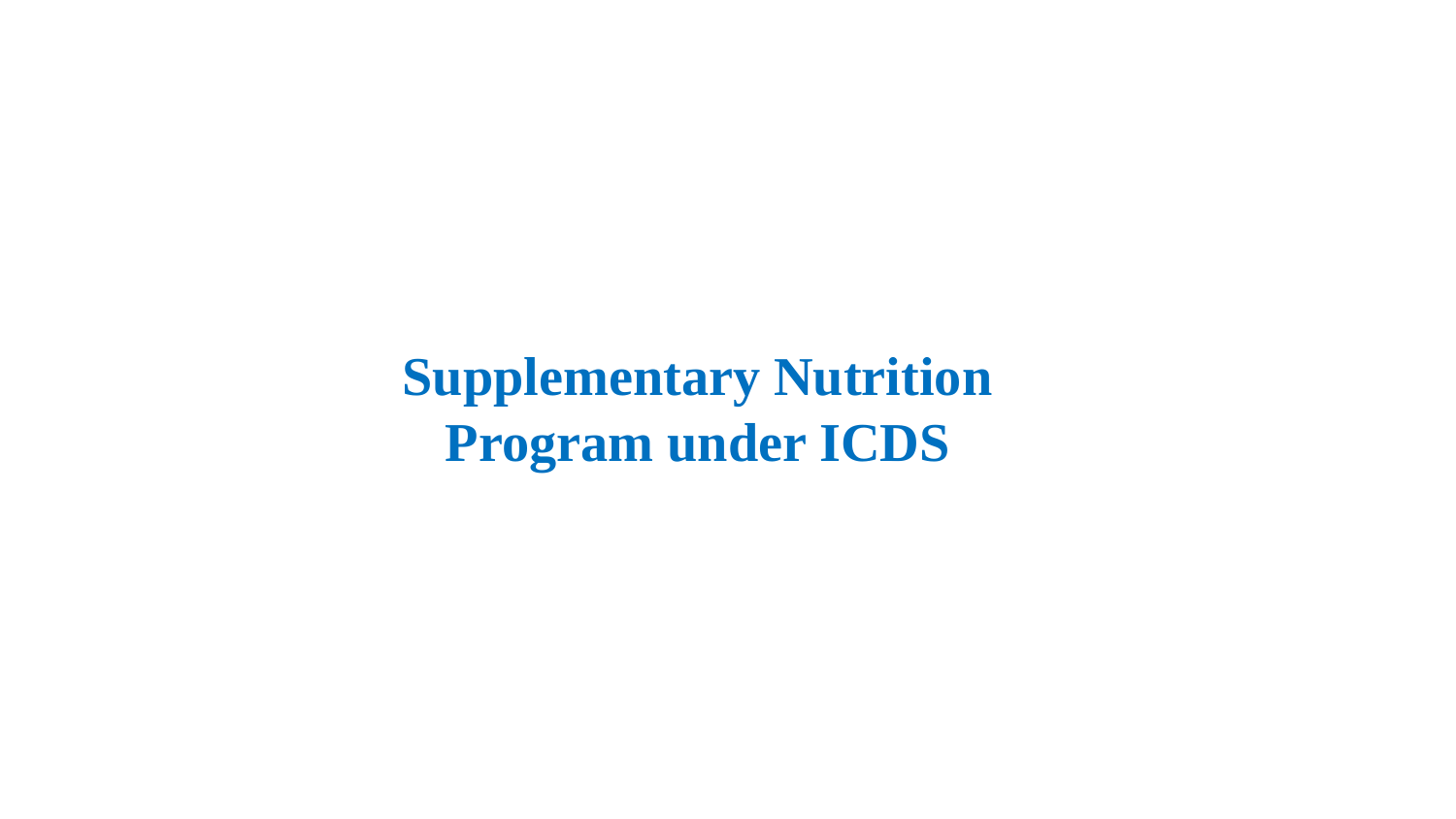#### **YSR Sampoorna Poshana Scheme: Overview**

- To address the problem of anemia and malnutrition among pregnant and lactating mothers and children aged 6 months to 72 months, State is being implemented uniform food models under Supplementary Nutrition Program in supersession of all existing schemes under SNP.
- YSR Sampoorna Plus is being implemented in 77 Traibal & sub-plan mandals & YSR Sampoorna Poshana in remaining mandals in the sttae
- The scheme has been launched on 7 Sep'2020 by Hon'ble Chief Minister of A.P at a budget of **Rs. 1863.11 Crores per annum**

| <b>Category of Beneficiaries</b>  | <b>YSR Sampoorna Poshana</b><br><b>Plus Scheme (77 Tribal</b><br><b>Mandals)</b> | <b>YSR Sampoorna Poshana</b><br><b>Scheme (All mandals</b><br>except 77 Tribal Mandals) | <b>Total</b><br><b>Beneficiaries</b> |
|-----------------------------------|----------------------------------------------------------------------------------|-----------------------------------------------------------------------------------------|--------------------------------------|
| Pregnant and Lactating Women      | 66,000                                                                           | 5,80,000                                                                                | 6,46,000                             |
| Children aged 6 months to 3 years | 1,50,000                                                                         | 13,50,000                                                                               | 15,00,000                            |
| Children aged 3-6 years           | 1,64,000                                                                         | 7,06,000                                                                                | 8,70,000                             |
|                                   | 3,80,000                                                                         | 26,36,000                                                                               | 30,16,000                            |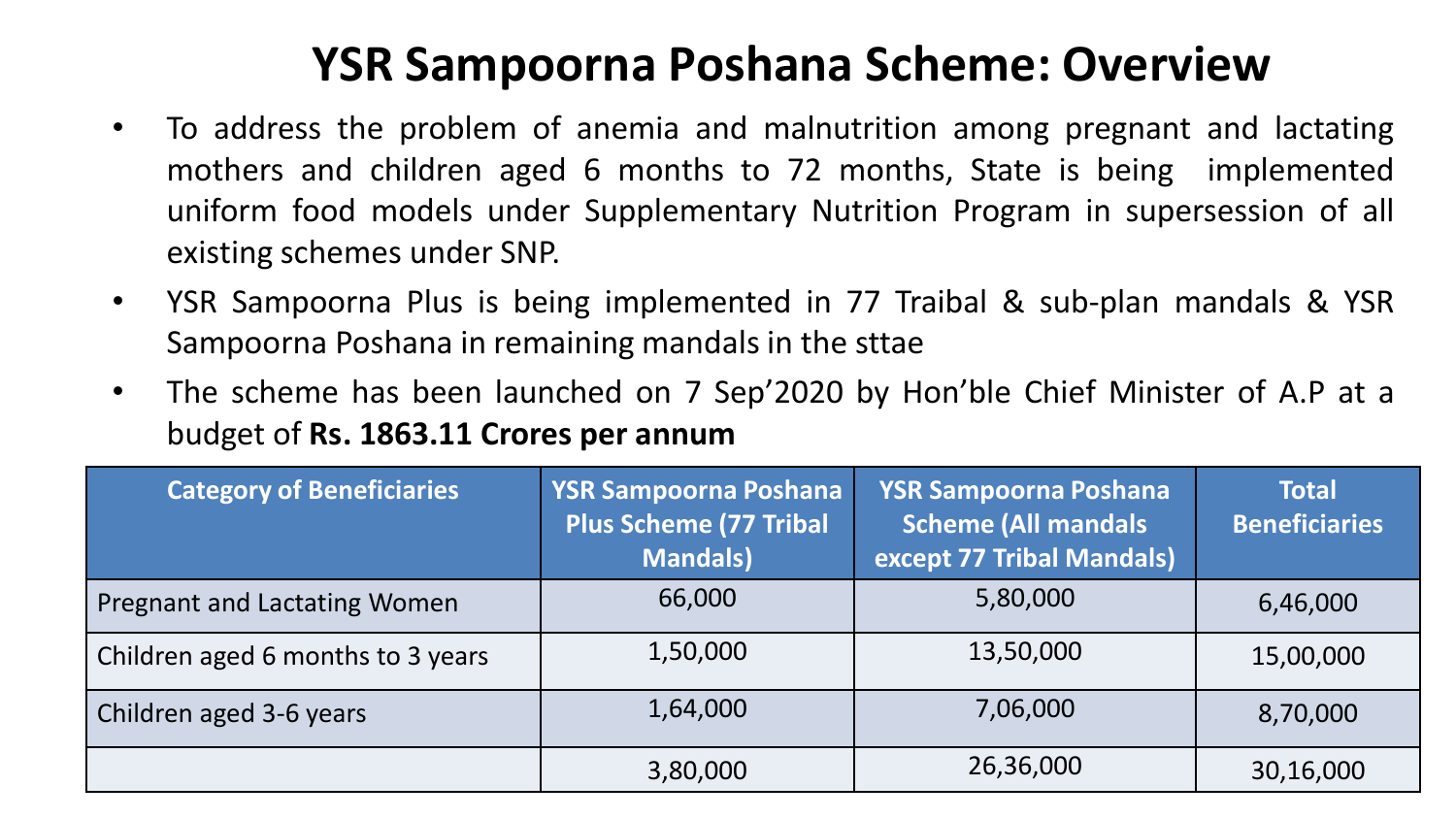## **YSR Sampoorna Poshana Plus Scheme**

| S <sub>1</sub> | <b>Category</b>                                                                                                                  | <b>Components of Nutrition</b>                                                   | Cost per month  |
|----------------|----------------------------------------------------------------------------------------------------------------------------------|----------------------------------------------------------------------------------|-----------------|
| No.            |                                                                                                                                  | (77 Tribal Mandals)                                                              | per beneficiary |
| 1.             | <b>Pregnant and</b>                                                                                                              | Daily Hot Cooked Meal at Anganwadi Centre :                                      | Rs. 1100        |
|                | Lactating<br>Rice, Dal, Vegetables/Green leafy vegetables<br><b>Mothers</b>                                                      |                                                                                  |                 |
|                |                                                                                                                                  | Daily Milk (200 ml),                                                             |                 |
|                |                                                                                                                                  | Daily one Egg                                                                    |                 |
|                |                                                                                                                                  | <b>Take Home Nutrition Kit (monthly):</b>                                        |                 |
|                |                                                                                                                                  | Multi-Grain Atta (2kg), Groundnut Chikki (500g), Ragi/Bajra/Jowar                |                 |
|                |                                                                                                                                  | [flour (500g), Jaggery (500g), Dry Dates (500g)                                  |                 |
| 2.             | Children aged<br><b>Daily Hot Cooked Meal at Anganwadi Centre:</b><br>3-6 years<br>Rice, Dal, Vegetables/Green leafy vegetables, |                                                                                  | Rs. 553         |
|                |                                                                                                                                  |                                                                                  |                 |
|                |                                                                                                                                  | Daily Milk (200 ml), Egg (daily), Balamrutham Laddu/Pysum(50g)                   |                 |
| 3.             | Children aged                                                                                                                    | <b>Take Home Nutrition Kit (monthly):</b>                                        | Rs. 620         |
|                | 6 months to 3<br>years                                                                                                           | Balamrutham (2.5kg per month), Eggs (30 per month), Milk (6 litres<br>per month) |                 |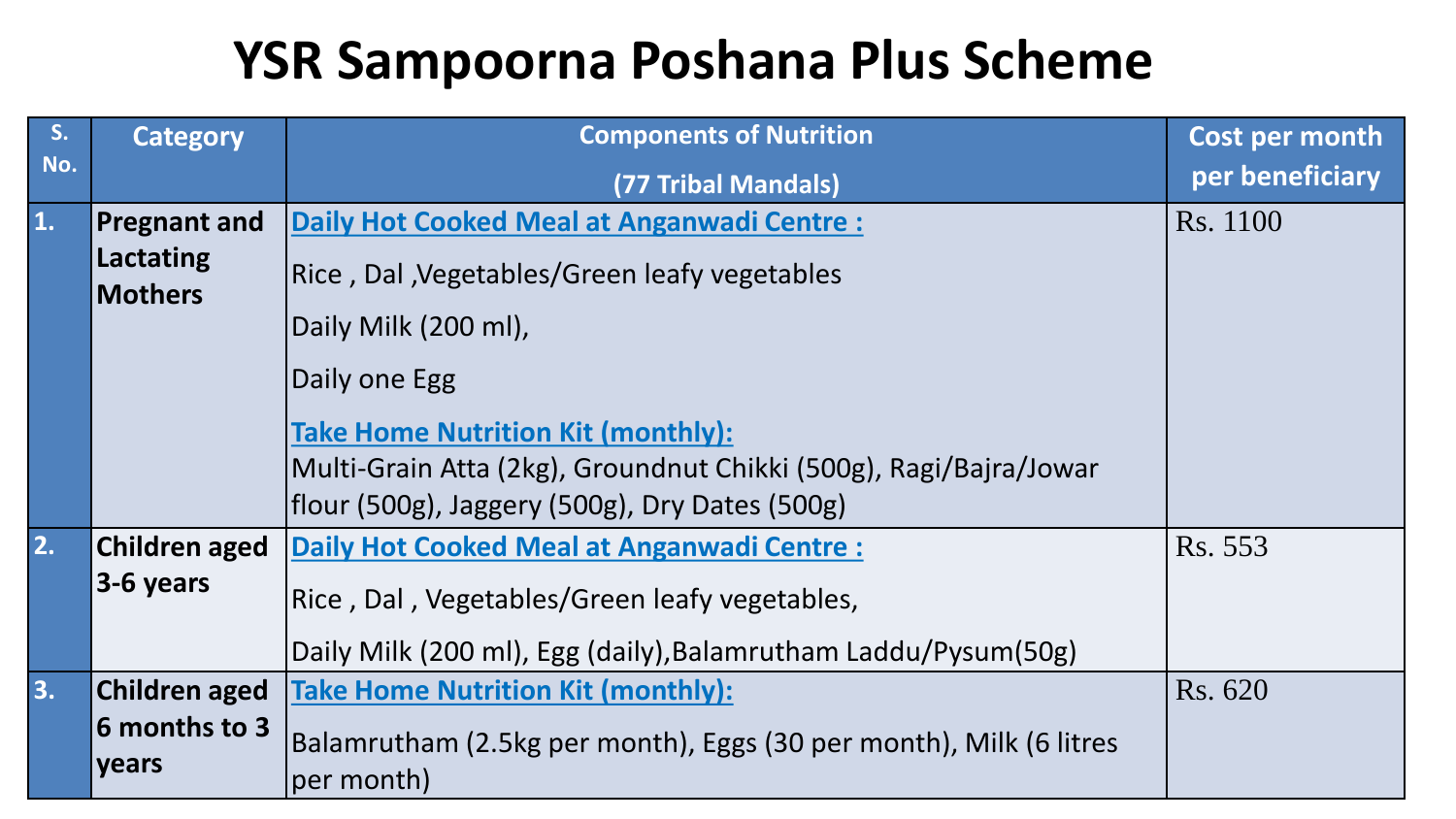#### **YSR Sampoorna Poshana Scheme**

| S <sub>1</sub><br>No.     | <b>Category</b>             | <b>Components of Nutrition</b>                                  | Cost per month  |
|---------------------------|-----------------------------|-----------------------------------------------------------------|-----------------|
|                           |                             |                                                                 | per beneficiary |
| $\overline{\mathbf{1}}$ . | <b>Pregnant and</b>         | <b>Daily Hot Cooked Meal at Anganwadi Centre:</b>               | <b>Rs. 850</b>  |
|                           | Lactating<br><b>Mothers</b> | Rice, Dal, Vegetables/Green leafy vegetables                    |                 |
|                           |                             | Daily Milk (200 ml),                                            |                 |
|                           |                             | Daily one Egg                                                   |                 |
|                           |                             | <b>Take Home Nutrition Kit (monthly):</b>                       |                 |
|                           |                             | Groundnut Chikki (250g), Jaggery (250g), Dry Dates (250g), Ragi |                 |
|                           |                             | flour (1kg), Bajra flour (1kg), Rice flakes (1kg)               |                 |
| 2.                        | Children aged               | <b>Daily Hot Cooked Meal at Anganwadi Centre:</b>               | <b>Rs. 350</b>  |
|                           | 3-6 years                   | Rice, Dal, Vegetables/Green leafy vegetables,                   |                 |
|                           |                             | Daily Milk (100 ml), Egg (daily)                                |                 |
| 3.                        |                             | Children aged 6 Take Home Nutrition Kit (monthly):              | Rs. 412         |
|                           | months to 3                 | Balamrutham (2.5kg per month), Eggs (25 per month), Milk (2.5   |                 |
|                           | years                       | litres per month)                                               | 5               |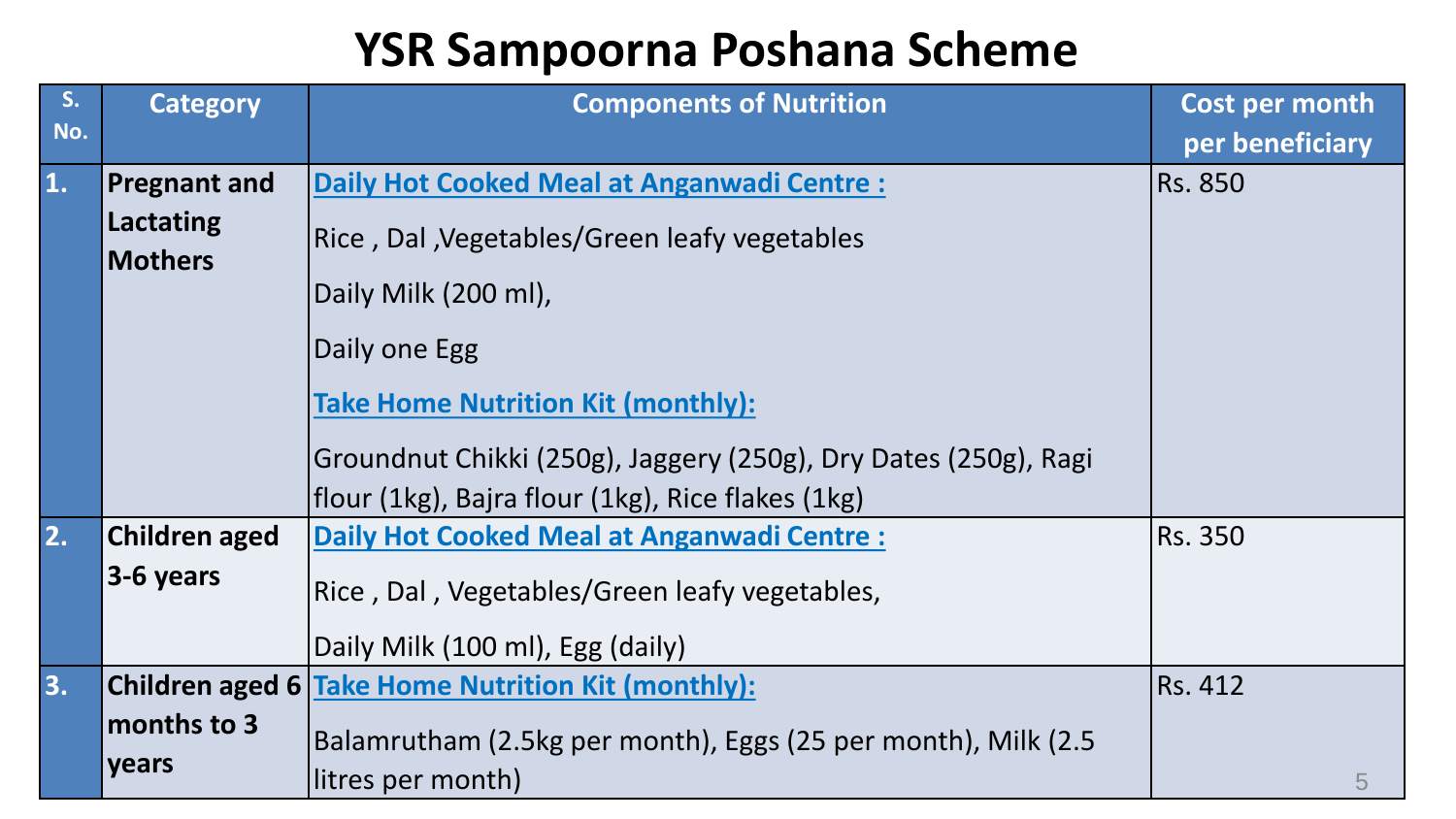#### Model menu for Pregnant & Lactating mothers and Children 36 -72 Months

| <b>Days</b>                 | Item <sub>1</sub>     | Item 2                                                   | Item <sub>3</sub>         | Item <sub>4</sub> |
|-----------------------------|-----------------------|----------------------------------------------------------|---------------------------|-------------------|
| Monday                      | <b>White Rice</b>     | Dosakaya pappu                                           | Egg Curry                 | Milk (200 ml)     |
| Tuesday                     | white rice            | Tomato pappu                                             | Egg Curry                 | Milk (200 ml)     |
| <b>Wednesday White Rice</b> |                       | Akukura pappu                                            | Egg Curry                 | Milk (200 ml)     |
| Thursday                    | <b>Egg fried Rice</b> | <b>Green leafy Vegetables</b><br>Curry                   | Sambar with<br>Vegetables | Milk (200 ml)     |
| Friday                      | <b>White Rice</b>     | Beerakaya/Sorakaya<br>pappu                              | Munaga/Palak<br>egg Curry | Milk (200 ml)     |
| Saturday                    | <b>Vegetable Rice</b> | Green leafy vegetable<br>curry<br>Sambar with Vegetables | <b>Boiled Egg</b>         | Milk (200 ml)     |

6 \* 36-72 months children will be provided 200 ml milk under YSR Sampoorna Poshana plus Scheme. Where as 100 ml milk is being provided under YSR Sampoorna Poshana scheme. Boiled egg is being provided to children as morning snack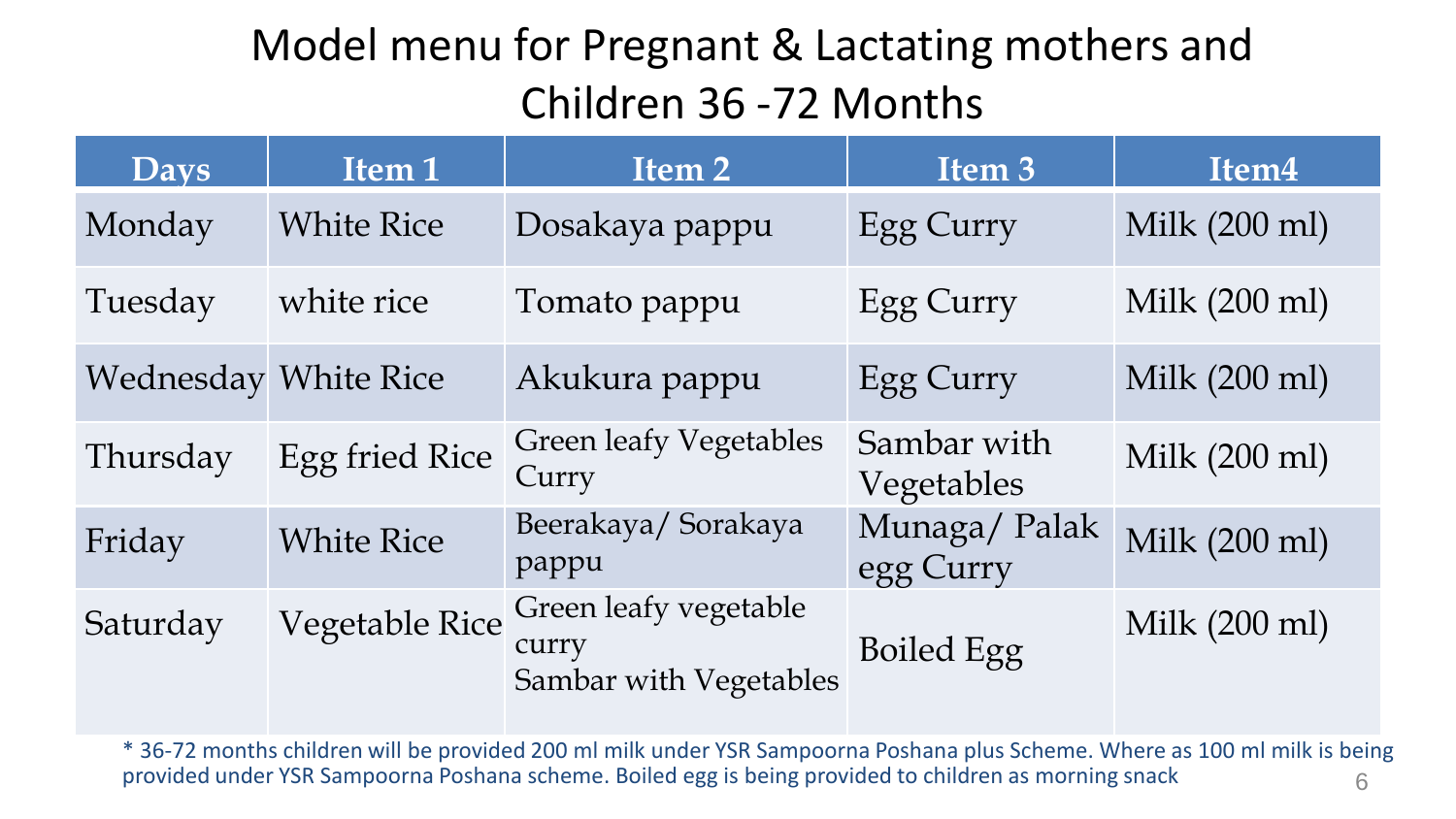## Take Home Ration

- $\triangleright$  In view of Covid-19, as per the instructions of the Govt. Take Home Ration is being distributed to all the eligible beneficiaries as per entitlements in two phases per month from April'2020 to till to date
- $\triangleright$  Telephonic Feedback is being collected from the beneficiaries regarding the quality & quantity of the commodities supplied under THR and usage by beneficiaries for every fortnight
- ➢ YSR Sampoorna Poshana Mobile Application has been developed to monitor the issue of THR at Anganwadi Centre by Mahila Samrakshana Karyadarshies of Village/Ward Secretariat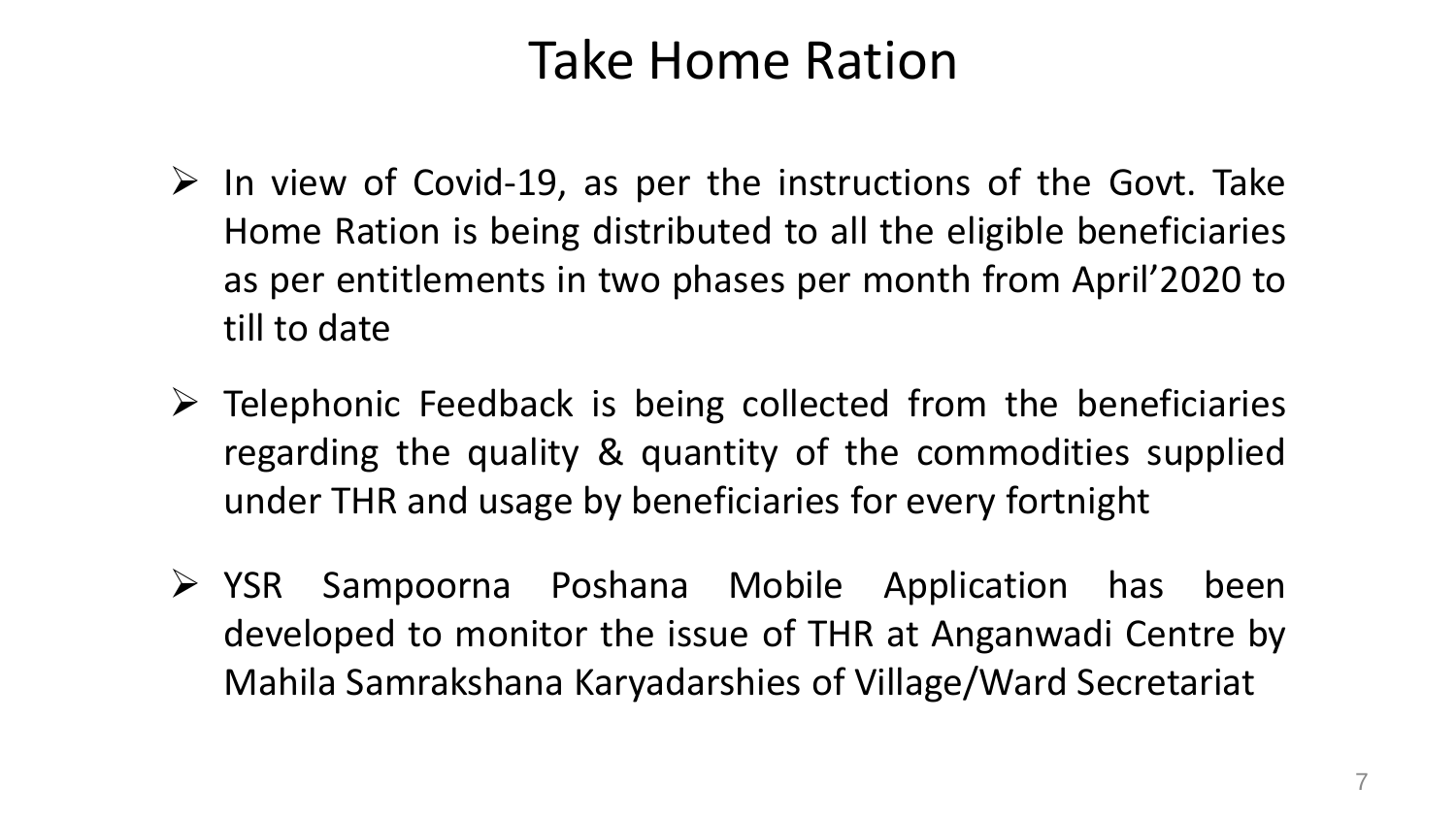